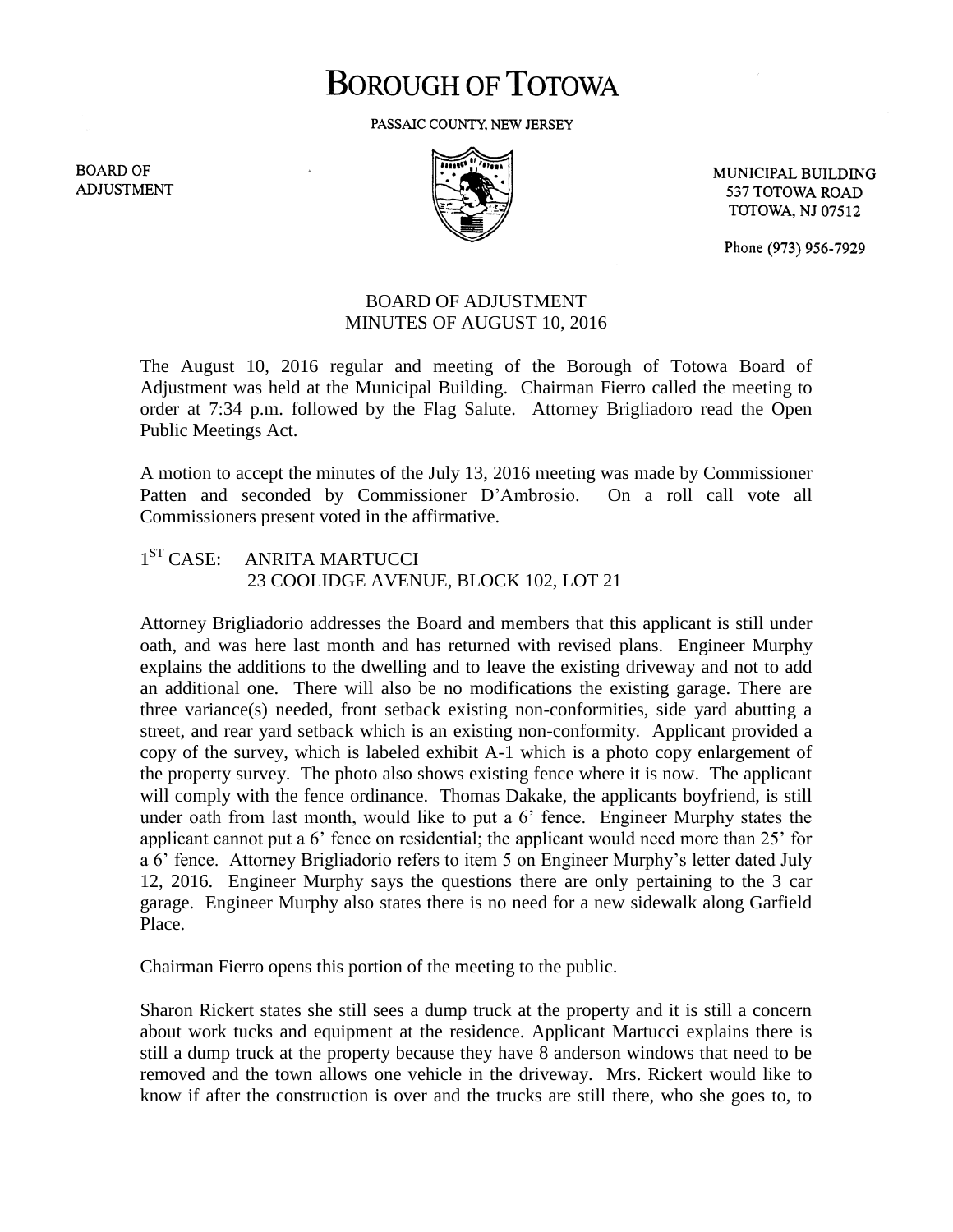take care of the issue. Attorney Brigliadorio explains the Mrs. Rickert that she will need to go to the building department to address the issue.

Chairman Fierro asked for a motion to be made to close the public portion of the meeting. A motion was made by Commissioner Patten and seconded by Commissioner D'Ambrosio.

A motion to approve the application was made by Commissioner Patten and seconded by Vice Chariman Krauthiem. Application was approved  $7 - 0 \omega$  7:51 pm.

## 2<sup>ND</sup> CASE: MILUN KONATAR 174 BOGART STREET, BLOCK 149, LOT 7

Attorney Raymond Redding, explains the application to add an addition to existing home. Architect Andre Szalay, was sworn in by Attorney Brigliadorio, is registered in the state of N.J. as an architect for 38 years and considered an expert in his field by the. Architect Szalay explains this is a 2 floor structure, a single family home and the applicant would like to add a one car garage to the back of the house. Engineer Murphy would like to make everyone aware of bullet point 2 on line 4 of his report was made in error and will be deleted. There will be a modest garage which needs a variance for F.A.R. The applicant will comply with line 10 of Engineer Murphy's report. The applicant is also requesting an extension of the driveway to the garage.

Engineer Murphy goes through his report, line 4; bullet 1 states the basement will remain unfinished and does not need to be included in the F.A.R. Line 6 on the report says the continuation of driveway to extend to the garage, at this time the driveway stops at the end of the house. Line 9 states the applicant needs a sign and sealed survey to be given to the building department. Line 10 of the report the Applicant will comply.

At this time Chairman Fierro opens this portion of the meeting to the public.

John Wehner, sworn in by Attorney Brigliadorio, resides at 172 Bogart Street. Mr. Wehner states all the houses in the area are one height; will this house be higher than that? Attorney Brigliadorio states the house will be 2' higher. Mr. Wehner would also like to know about a fence. Applicant Alex Oldja, sworn in by Attorney Brigliadorio, resides at 4 Lookout Point, states there will be a privacy fence and will be installed in accordance with the building department. The basement will be unfinished as far as concrete floors but would like sheetrock on the walls to look clean. Mr. Wehner states animals get through the fence now. Mr Oldja will make sure everything looks nice when completed.

A motion was made by Commissioner Patten to close the public portion of the meeting and was seconded by Commissioner D'Ambrosio.

A motion to pass the application was made by Commissioner Nash and seconded by D'Ambrosio. Passed  $7 - 0$  @ 8:10 pm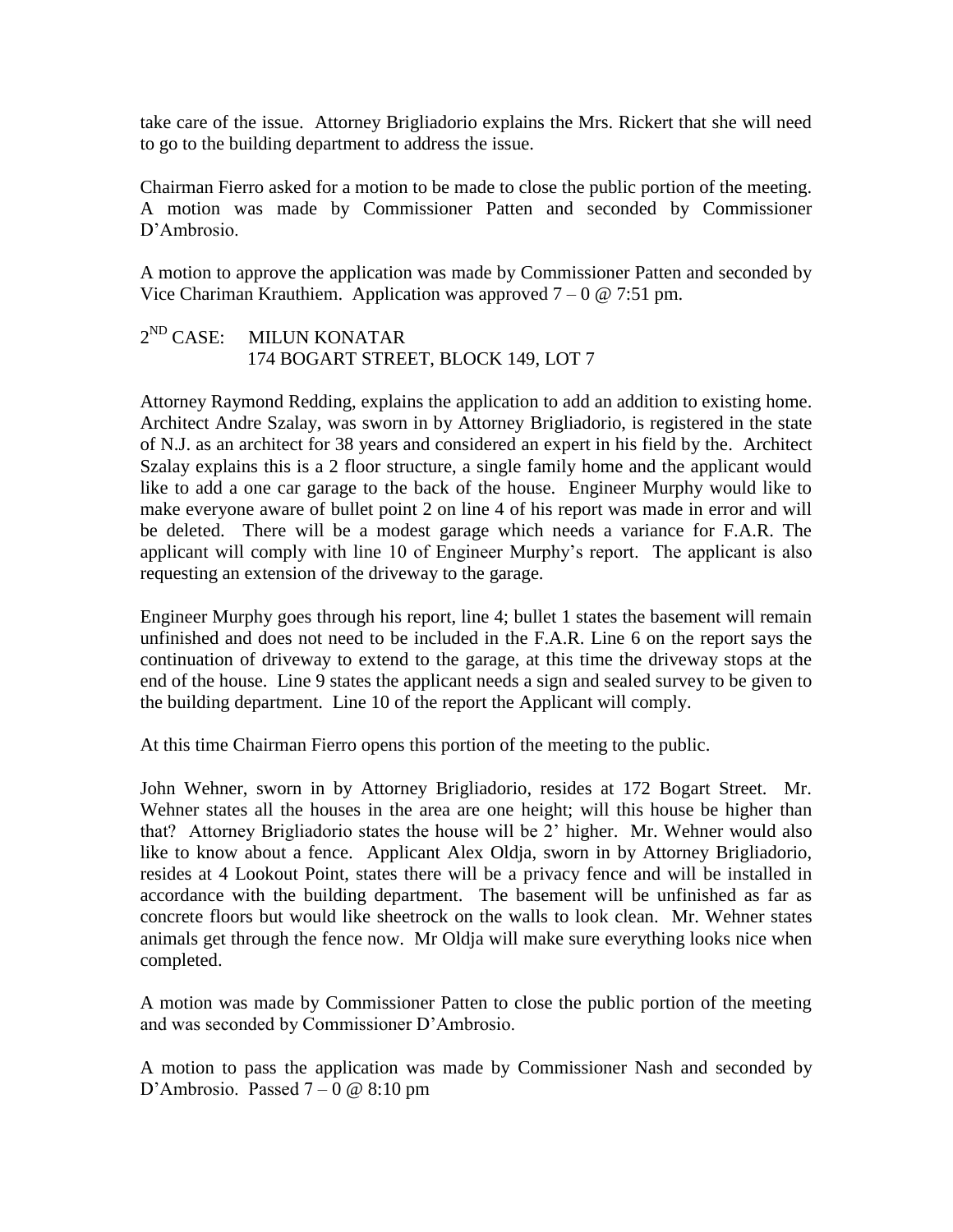## 3<sup>RD</sup> CASE: 534 UNION BOULEVARD LLC 534 UNION BLVD, BLOCK 139, LOT 8

Attorney Raymond Reddin explains the application to convert existing  $2<sup>nd</sup>$  floor office space to residential. Archiech Yogesh Mistry, sworn in by Attorney Brigliadorio, has been before this board and considered and expert in his field. Mr. Mistry goes through the requested variance(s). This is an existing 2 story mixed use building; the second floor is existing offices and a music studio. The applicant is looking to make 3 apartments, 2 will be 1 bedroom 900 square feet and 1 will be a two bedroom unit with 1800 square feet. There will be no change to the exterior of the building. There is 23 existing parking spaces and the variance requires 25. Item 6 on Engineer Murphy's report, the dumpster block a parking spot and existing driveway, the applicant would be willing to move it to a back spot and enclose. Item 7 on the report, there will be no changes to signage, site lighting there will be 3 fixtures on building plus 2 free standing. The light bulbs to be replaces at this time. The snow removal will be addressed by the owner. There is a mix of parking space sizes, all are the same depth but the widths vary. Line 8 bullet c on the report the applicant would need to eliminate one spot to comply leaving 21 spaces.

Engineer Murphy reminds the applicant they need an ADA spot, if the dumpster can remain where it is that would help save a spot and minimize the amount of contingencies. Mr. Oldja is the owner was sworn in by Attorney Brigliadorio, states the snow removal will be taken care of by himself, he maintains all his properties in Totowa. Mr. Oldja will leave the dumpster where it is to keep a parking spot and will comply with whatever the Engineer recommends.

Planner Ken Ochab, sworn in by Attorney Brigliadorio has been before this board and considered an expert in his field. There are two exhibits presented, exhibit A-1 page 1 is photos of the building and exhibit A-2 page 2 are different views of the building. The photos were taken by Mr. Ochad in July and no photos were modified. The property is ideal use for residential/commercial use and fit s with Totowa's Master Plan. Changing the use reduces the amount of parking spaces and the intent of use. The parking spaces can be shared with residential and commercial.

At this time Chairman Fierro opens this portion of the meeting to the public.

Bill Hunt, sworn in by Attorney Brigliadorio, resided at 542 Union Blvd. Since the landlord took over; the property has been going downhill. A tree fell and the fence that was damaged from that has still not been repaired. The dumpster had a lot of animals going in and out of it. Applicant is on the side where the dumpster is. The garbage removal company that comes puts the dumpster and forces the lids into the fence so the lids cannot be closed. Mr. Hunt would like to know if the dumpster is the right size for what the applicant is proposing. Chairman Fierro says the garbage company needs to close the lids after they empty it. Mr. Oldja assures Mr. Hunt he will address all of his issues. Mr. Oldja has had problems with the garbage company not picking up when they are supposed to, Mr. Oldja gives Mr. Hunt his cell number so if there are any issues he can call him to let him know. Mr. Oldja also comments on the tree, he needed to wait